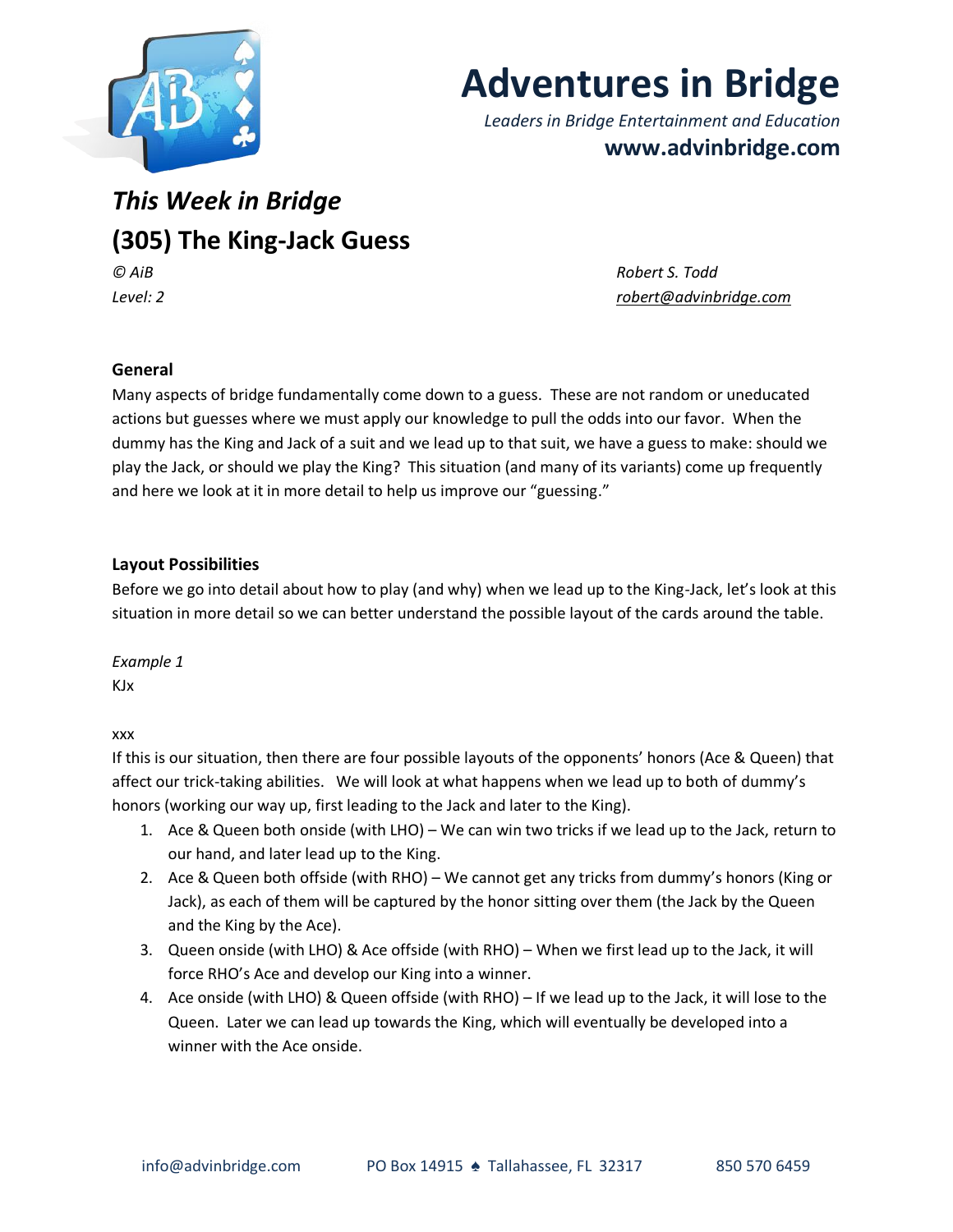

In this scenario we see that in order to ensure we take all the tricks we are entitled to (two tricks if both the Ace and Queen are onside) we need to lead up to both honors, starting with the Jack then later the King.

#### **Length of Declarer's Holding**

When we have both the King and Jack with some small cards in the dummy (at least KJx) but have fewer cards in our hand (one or two) then we have a guess of which card to play from the dummy. If we have more length in our hand we usually lead up to the Jack, hoping that the layout is #1 above, and we can produce two tricks. Our choice of play is affected by the number of cards we have in our hand and whether a discard would be useful for us in reducing our losers in other suits. We will focus our discussion here on suit contracts, since we are less likely to play this suit in a notrump contract when we have shortness.

#### *Singleton*

If we have a singleton in our hand and lead up towards the KJx+ then we have to decide whether to play the King or the Jack. Playing the King (if LHO has ducked their Ace) will result in a winner and no losers in this suit. In a suit contract this is excellent! If we lead up to the Jack and it forces RHO to play the Ace, we set up a discard on the King. Which play we should make is a guess, but if a discard from another suit will not help us, then we should lead up to the King, hoping to "steal a trick."

#### *Doubleton*

When we have a doubleton in our hand and KJx+ in the dummy, then our primary goal is to lose only one trick in this suit – to the Ace. The layouts that we need to focus on are #3 and #4 above. If the Queen is onside and not the Ace (case #3) then we need to lead up to the Jack. If the Ace is onside and not the Queen (case #4) then we need to lead up to the King. In order to make this decision more than just a 50% guess, we need to use all of the information available to us from the auction and the play. We will discuss some of these details that help us making a play better than a 50/50 guess below.

#### **Length of Dummy's Holding**

Just as the number of cards in our hand affects our play, the number of cards in the dummy may affect our choice of plays as well. When the Ace is onside there is a chance that our LHO will take a look at the KJx+ in the dummy and choose to take their Ace immediately - fearing that they will "lose their Ace" if we have a singleton. This play takes us off our King-Jack guess. Thus, if our LHO plays low, there is a slightly greater chance that they do not have the Ace (that our RHO has the Ace). *Without any other information the best play to produce one winner is to play up to the Jack.* 

The more cards there are in the dummy, the more likely it is that our LHO will choose to take their Ace – thus the more likely it is that they do not hold it if they do not take it.